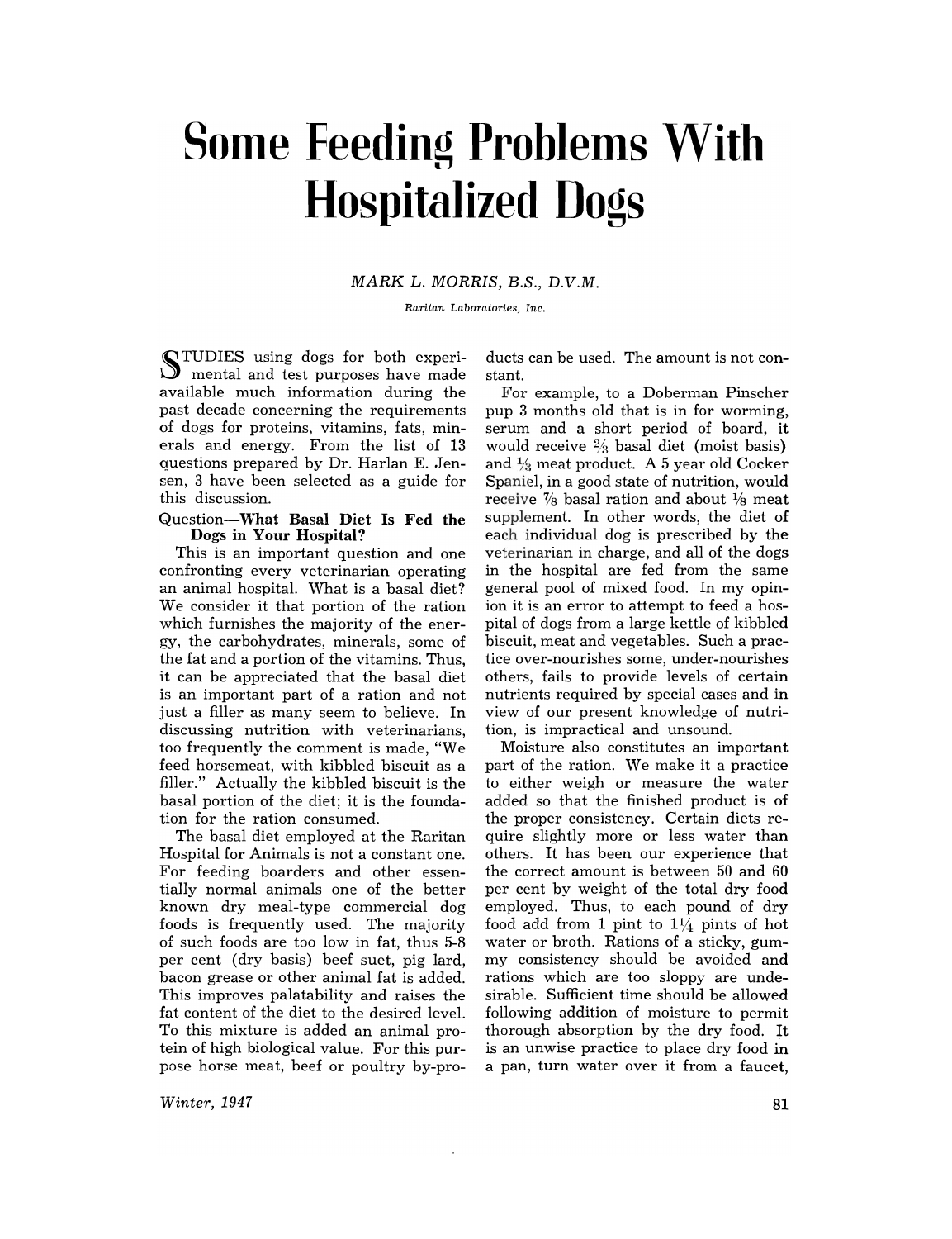give it a stir and place it in the cage for the dog to eat. Thus, in addition to the careful selection of ingredients, the technique of preparation is also important.

#### Question-What Would You Suggest as a Feeding Program for a Mother and Large Litter of Pups Showing a Very Definite Anemia?

The proper nourishment of dogs during reproduction constitutes one of the major problems for the breeder. The best time to give attention to such a problem is prior to or at least at the time of breeding. As soon as the bitch is in oestrum, consider her in a state of reproduction and start feeding her for the tremendous stress which is placed upon her body by the developing feti and the suckling young. To initiate a special feeding program following the birth of the pups is frequently too late. The pregnant bitch should receive a carefully balanced, highly digestible diet, containing protein of good biological value and a vitamin-mineral balance that provides an excess of all the required factors. How can this be done? First select a good basal diet. Whenever possible this should consist of well cooked whole grain cereals, e.g., whole ground wheat, yellow corn meal, hulled barley, cracked rice, rolled oats, etc. The use of cereal wastes, poultry mashes, mill sweepings and similar products will prove unsatisfactory. To these whole grain cereals should be added a sufficient amount of mineral to meet the requirements of the bitch and not increase the ash content of the ration and lower digestibility. The feeding of large quantities of bone meal is contra-indicated. Another common error is to add excess quantities of calcium salts, such as calcium gluconate, carbonate, or other forms of lime. This is done in an effort to provide the bitch with adequate amounts of calcium for skeletal development of the young, but the mother and young also need phosphorus, therefore, it is much better if the calcium-phosphorus content of the ration is maintained at about a 1: 1 ratio and at a level which can be utilized by the female and not simply excreted in the feces.

Careful attention must also be given to the vitamin balance of the ration if good results are expected. Vitamin A should be present in sufficient amounts, which mayor may not be supplied by the dry basal ration employed. Therefore, it is wise to supplement the feed with a good quality of fish oil. Oil containing 2,000 to 3,000 I. U. of vitamin A ger gram is satisfactory. High potency oils containing 50,000 units of vitamin A per gram are unnecessary. If each pound of the moist food supplies 2,000 units of vitamin A, the bitch should have no difficulty with vitaman A deficiency.

Vitamin D can either be supplied by the fish liver oil, or in the form of irradiated yeast. The daily requirement is variable depending upon the breed, but the average oil, containing approximately 3,000 units vitamin A and 400 units vitamin D per gram, will prove adequate.

The vitamin B complex fraction of the ration fed the bitch during reproduction is the most difficult to provide. The requirements for thiamin, riboflavin, pyridoxine, niacin, pantothenic acid, biotin, choline, folic acid, and other trace unidentified factors must be met. For practical purposes, and for those unfamiliar with the specific requirements for all of these various B vitamins, the safest procedure would probably be to employ some good quality brewer's yeast and fresh mammalian liver. Hog liver, beef liver and horse liver are dependable sources of most of these factors. The level of liver feeding will depend to some extent upon the breed of dog and the character of the basal diet, but a practical level in most instances will be about 15 per cent of the total moist food. Bitches at the termination of gestation, or at the beginning of lactation, having hemoglobin concentrations of 10 to 12 grams per 100 cc. of blood and red blood cell counts of 3,000,000 to 4,000,000 cells per cubic millimeter, should receive prompt attention if the pups are to be saved. The feeding of the diet mentioned above will probably be insufficient to obtain good clinical results. In such instances treatment with potent liver extracts will be necessary. It is suggested that the low unit liver extracts be em-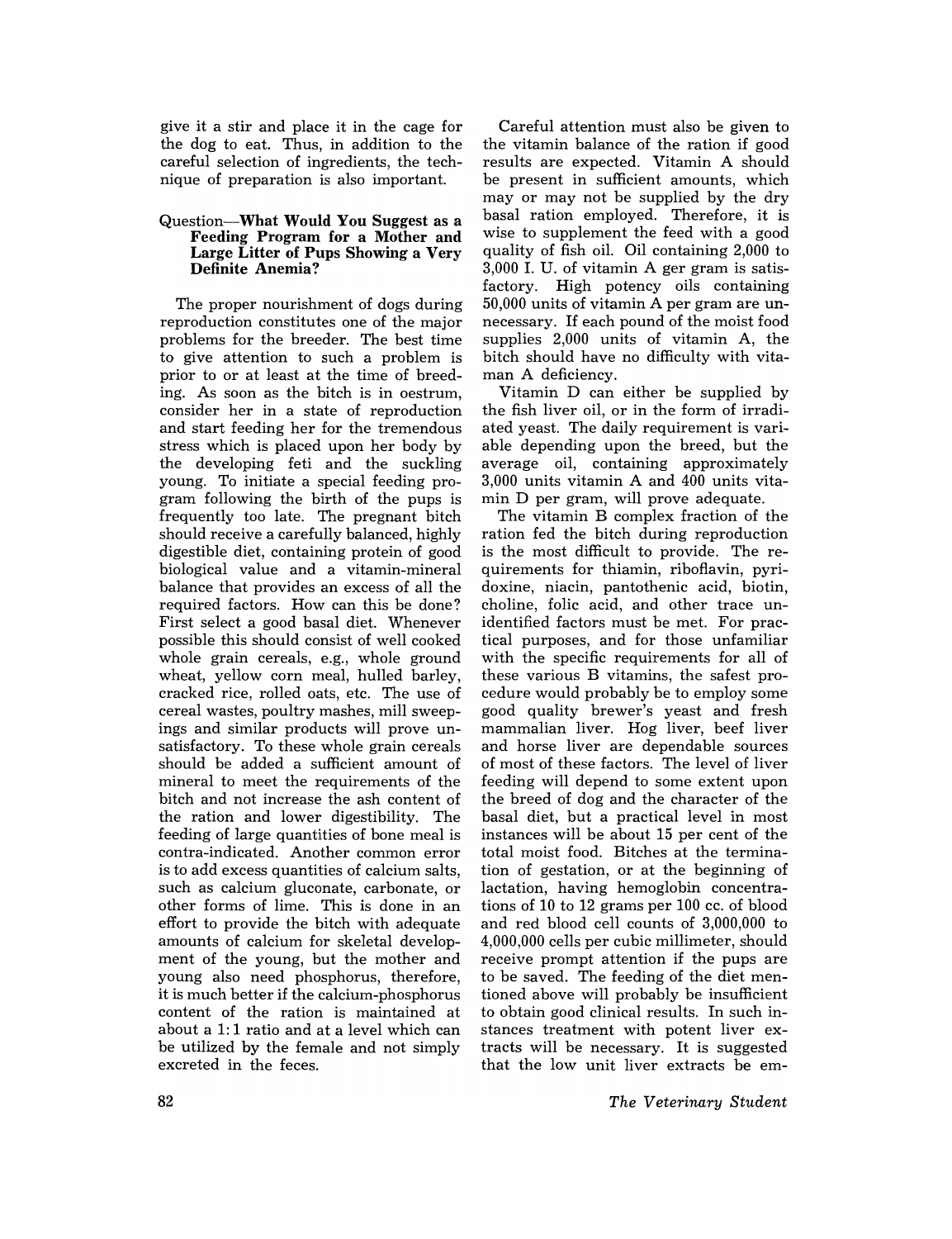ploy ed, that is the 1, 2, or 3 unit, and not the refined concentrates. If the pups are in the first week of life and both bitch and pups are anemic, inject the bitch and the pups with the same extract. Repeat the treatment every other day until the pups are gaining normally. Bitches in such condition should also receive cooked The feeding of eggs will furnish protein of high biological value and aid the body in the metabolism of hemoglobin and red blood cells. The best index to adequacy of the therapy is increase in bodyweight of the pups. A suckling pup should increase in bodyweight almost daily by a substantial percentage otherwise good results will not be obtained.

Pups born of mothers having nutritional deficiencies characterized by both hemoglobin and erythroblastic anemias should be weaned to solid food containing high quality protein and liver at the earliest possible moment. If the owner will spend some time with the whelps in addition to nursing, consumption of solid food can usually be encouraged during the third week of life.

The feeding of the bitch during reproduction is a complicated problem, if good, healthy, normal offspring are expected.

#### Question-Does Diet Have Any Relationship to Skin Conditions Such as Dry<br>and Moist Dermatites, Parasitic and Moist Dermatites, Mange, or Just Dry Itchy Skin?

In replying to this question personal opinions based on experience will be employed rather than information from controlled experimental data.

Dry and moist dermatites are commonly a reflection of some form of either malnutrition or body dysmetabolism. A percentage of these conditions are associated with various fungus infections and these will be omitted. In our experience dry and moist dermatites occur commonly in all breeds of dogs fed rations containing protein of low biological value and low digestibility but having a high nitrogen content. To clarify, the food may contain 25-30 per cent protein calculated from the nitrogen analysis but the biological value

*Winter, 1947* 

of the nitrogen may be such that much of it is eliminated in the feces and urine, thus the actual amount utilized is less than 50 per cent of that ingested. Such protein is; therefore, deficient in one or more of the essential amino acids. The dog in an effort to meet the body requirements consumes large quantities of food and the organs of digestion and elimination are subjected to heavy stress, particularly the liver and kidney, with the result that normal physiological function is impaired. This is reflected in the quality of the skin and the coat.

### Low Fat Diet

The fat content of the diet also plays an important role in normal skin health. Low fat diets frequently predispose to dry, poorly nourished coats, falling hair, scratching and poor clinical condition. It is also our observation that the quality of the fat is important and that possibly there is a difference in results obtained with the saturated and unsaturated fatty acids.

In studying parasitism of the skin of soldiers during the war, nutrition was found to play a very important role. Troops receiving deficient diets were more commonly infested with lice. The well-nourished dog is much less susceptible to demodectic and sarcoptic mange. The feeding of a well balanced diet and one containing protein essentially 100 per cent utilizable will go far in preventing the development of either demodectic or follicular mange and will also play a very important function in the treatment of dogs afflicted with these parasitic diseases.

If a practical suggestion is in order, whole boiled eggs fed to dogs with either form of mange will greatly assist the therapeutic procedures employed.

Cases of dry, itchy skin may develop in what appears to be a well-nourished dog. If a careful diet history is obtained from the owner, it can be detected that an excessive portion of the daily calories are being derived from one source throwing the diet out of balance. Often the simple calculation of the exact amount of food required by such a dog, based either on bodyweight or surface area, will do